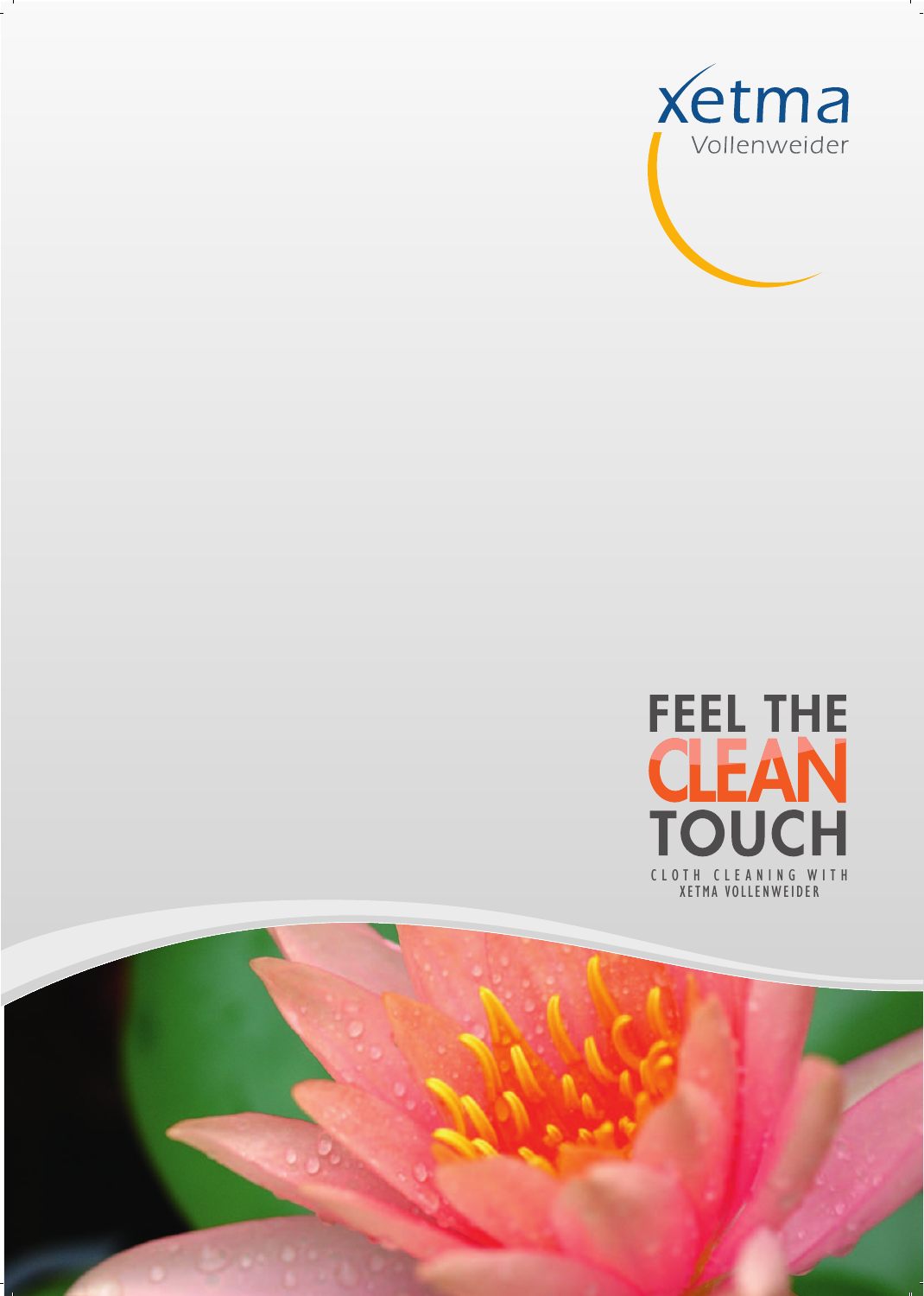

## SAUBERKEIT DIE MAN SEHEN KANN • FEEL THE CLEAN TOUCH

### GEWEBEPUTZMASCHINEN VON XETMA VOLLENWEIDER

Die Marke Xetma Vollenweider steht weltweit seit mehr als 120 Jahren für höchste Qualität und Langlebigkeit im Gewebeputzen. Dies gilt für alle Arten von Rohgeweben – insbesondere wenn Schnelligkeit und Zuverlässigkeit zählen.

### GEWEBEPUTZEN XCC

- Xetma Vollenweider Doppel-Scherzeug® für maximale Produktionsgeschwindigkeit und Präzision auch bei stark verunreinigten Artikeln
- maximale Standzeit und hohe Effektivität beim Putzen durch einzigartiges Design des Doppel-Scherzeuges®
- 100 % saubere Gewebe für automatische oder manuelle Warenschau
- Effizienz-Steigerung der Warenschau durch Vermeidung sogenannter Pseudofehler

### OPTIMALE REINIGUNG

- vorgelagerte Reinigungseinheit mit separat zustellbaren Bürst- und/oder Schmirgelwalzen
- modulares System ermöglicht individuelle Lösungen

### KOMPLETTE AUSRÜSTUNGSANLAGEN

Gemeinsam mit renommierten Partnern plant and realisiert Xetma Vollenweider komplette Gewebeputzanlagen mit anschließender automatischer Warenschau.

## SUPER DUPLO XCC

### GEWEBEPUTZEN

- einzigartige Xetma Vollenweider Doppel-Scherzeuge® für maximale Schnittleistung
- höchste Laufruhe durch sehr feinfühlige Warenspannungssteuerung
- Putz- und Schergeschwindigkeiten bis 100 m/min
- vollautomatische Nahterkennung
- Kantenabdecksysteme für Fransenkanten und lose Gewebekanten
- kundenspezifische Ein- und Auslaufkombinationen

### XETMA VOLLENWEIDER CLOTH CLEANING MACHINES

For over 120 years, the Xetma Vollenweider brand has been known worldwide for the highest quality and durability in cloth cleaning. This applies for all types of greige fabrics – particularly when speed and reliability are of the essence.

### XCC CLOTH CLEANING

- Xetma Vollenweider Double Shearing Head® for maximum production speed and precision, even with heavily soiled materials
- maximum serviceable life and high cleaning effectivity thanks to the unique design of the Double Shearing Head®
- 100 % clean cloth for automatic or manual cloth inspection
- increased efficiency in cloth inspection by avoiding so-called pseudo errors

### OPTIMAL CLEANING

- upstream cleaning unit with separate choice of brushing and/or emerizing rollers
- modular system provides individual solutions

## COMPLETE FINISHING LINES

Together with noted partners, Xetma Vollenweider plans and implements complete cloth cleaning lines with subsequent automatic cloth inspection.

#### CLOTH CLEANING

- Xetma Vollenweider Double Shearing Heads® for maximum shearing performance
- highest smoothness of running thanks to very sensitive fabric tension control
- cleaning and shearing speeds of up to 100 m/min
- fully automatic seam recognition
- edge covering system for fringed and loose selvedges
- customized inlet and outlet combinations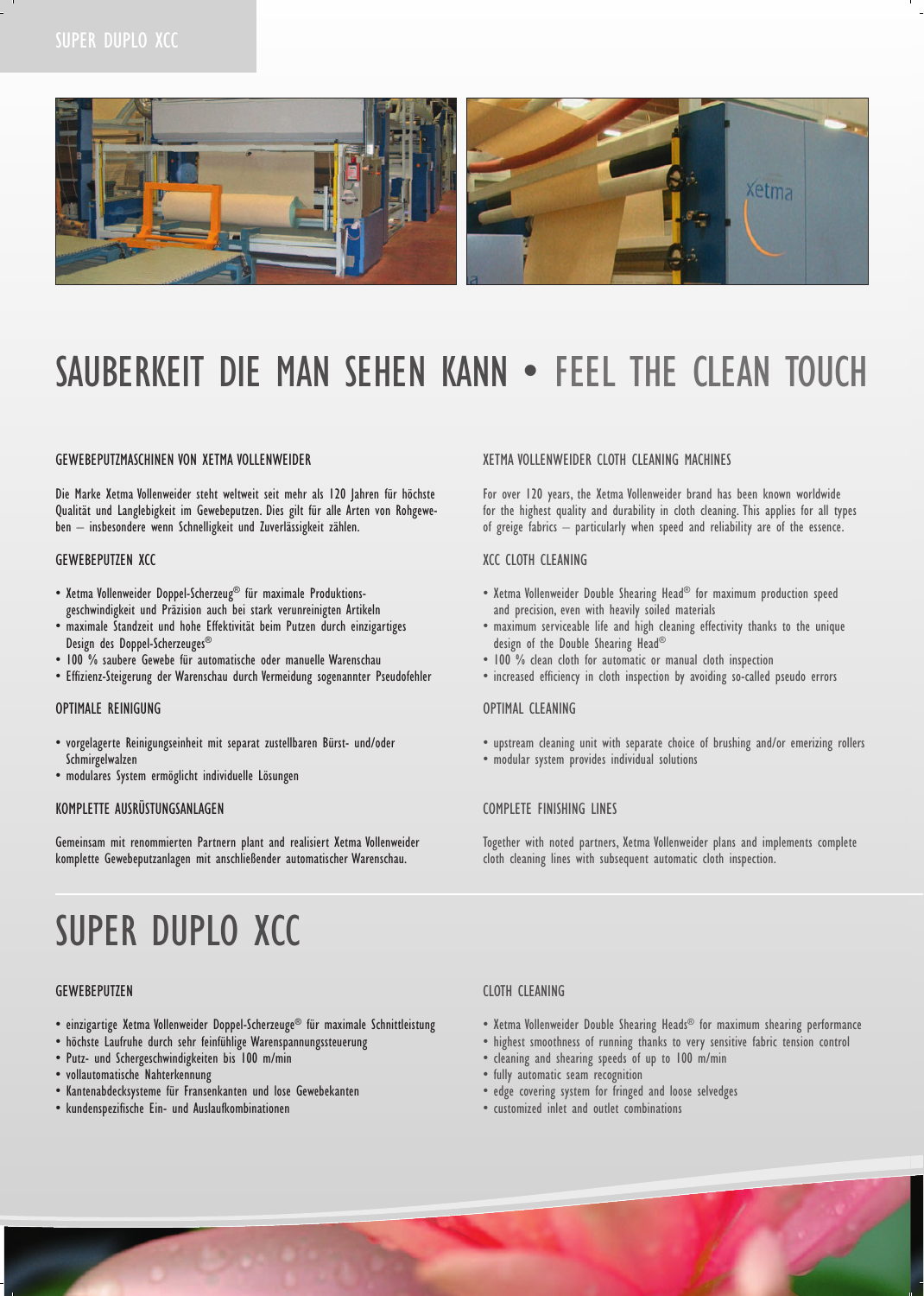

## TECHNIK DER MAN VERTRAUT • TECHNOLOGY THAT YOU CAN TRUST

## LEISTUNGSFÄHIGES ANTRIEBSSYSTEM

- hohe Zuverlässigkeit durch frequenzgeregelte Direktantriebe mit Asynchron-Getriebemotoren
- niedrige Betriebskosten durch wartungsarme Antriebe und niedrigen Energieverbrauch

### NUTZERFREUNDLICHE BEDIENUNG

- menügeführter Farb-Touch-Screen für alle Funktionsparameter
- übersichtliche Bediensoftware und einfache Handhabung aller Aggregate
- zuverlässige Reproduzierbarkeit aller technologischen Parameter durch Rezeptspeicherung

## REIBUNGSLOSE ABLÄUFE

- integriertes Diagnosesystem mit leicht verständlichen Hilfetexten
- optionaler Remote-Zugriff für Ferndiagnose und -wartung durch das Xetma Vollenweider Service-Center
- hohe Prozesssicherheit durch differenzierte User-Level

### HIGH PERFORMANCE DRIVE SYSTEM

- high reliability thanks to frequency-regulated direct drives with asynchronic gear motors
- low operating costs due to low-maintenance drives and low energy consumption

### USER-FRIENDLY OPERATION

- menu-operated colour touch screen for all functional parameters
- intuitive operating software and simple operation of all modules
- reliable reproducibility of all technological parameters by saving individual operational procedures

## SMOOTH PROCESSING

- integrated diagnostic system with easily understood help texts
- optional remote access for remote diagnostics and maintenance by the Xetma Vollenweider service center
- high processing security by differentiated user levels

#### REINIGUNG

- vorgelagerte Reinigungseinheit mit bis zu 6 Bürst- und/oder Schmirgelwalzen
- automatisches Abschwenken der Walzen bei Maschinenstillstand
- effizientes Absaugsystem für Reinigungs- und Putzmodule

| Warengeschwindigkeit  | $10 - 100$ m/min   |
|-----------------------|--------------------|
| Scherzylinderdrehzahl | $500 - 900$ U/min  |
| <b>Nennbreite</b>     | $1.800 - 3.600$ mm |
| Arbeitsbreite         | $1.600 - 3.400$ mm |

### CLEANING

- upstream cleaning unit with up to 6 brushing and/or emerizing rollers
- automatic roller lifting during machine stoppage
- efficient dust extraction for cleaning and shearing modules

| <b>Fabric Speed</b>   | $10 - 100$ m/min   |
|-----------------------|--------------------|
| Shearing Cylinder rpm | $500 - 900$ rpm    |
| Nominal Width         | $1.800 - 3.600$ mm |
| Working Width         | $1.600 - 3.400$ mm |